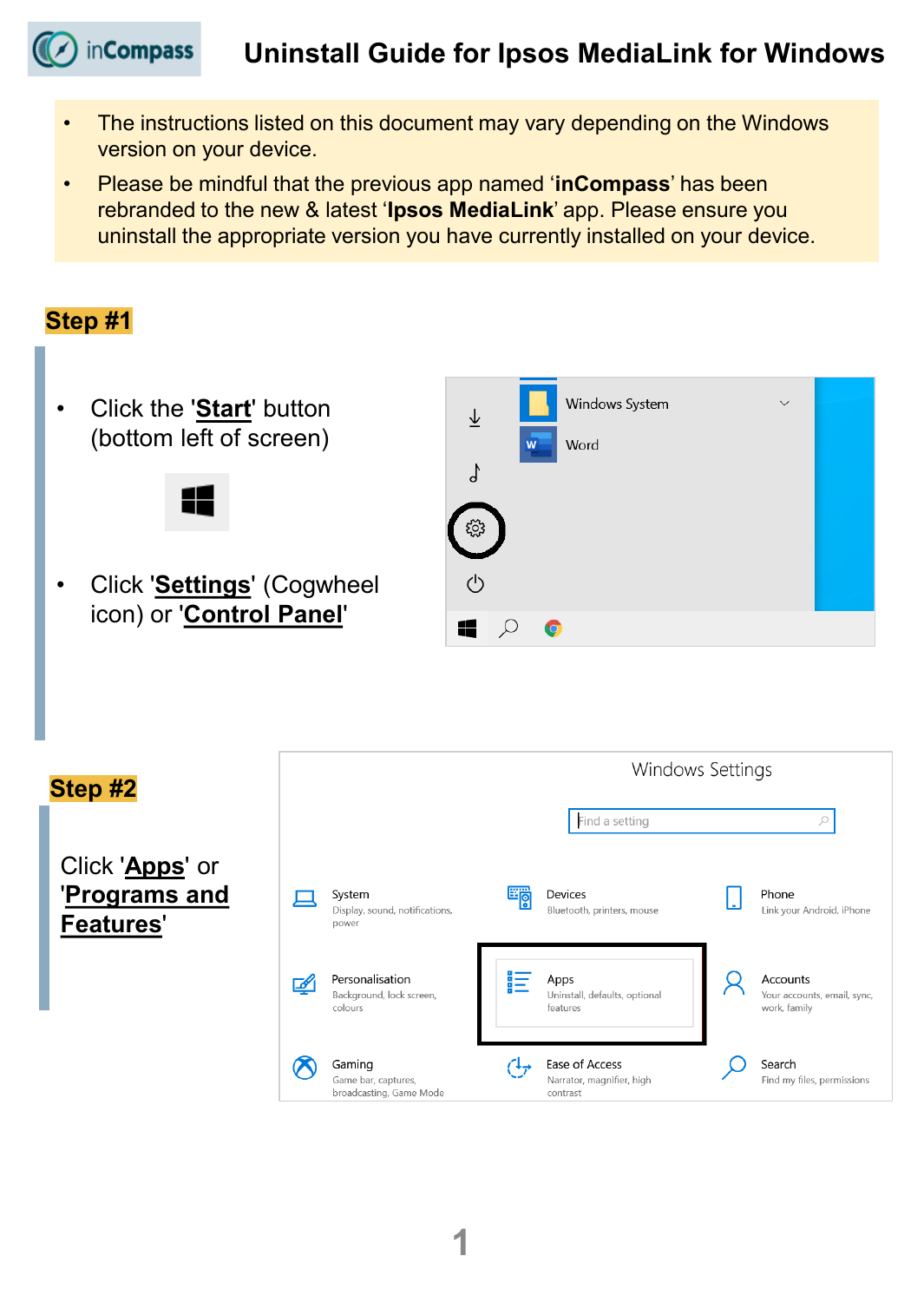

### **Step #3**

- Click '**Apps & Features**' on the left menu.
- Find and click on '**Ipsos MediaLink**' / '**inCompass**' in your list of installed applications.
- Click '**Uninstall**'

| 佡    | Home                        |                | Apps & features                             |        |                       |
|------|-----------------------------|----------------|---------------------------------------------|--------|-----------------------|
|      | $\varphi$<br>Find a setting | H              | Intel <sup>®</sup> Graphics Driver          |        | 74.2 MB<br>21/09/2020 |
| Apps |                             | $\blacksquare$ | Intel <sup>®</sup> Trusted Execution Engine |        | 21/09/2020            |
| 詎    | Apps & features             |                | Ipsos MediaLink                             |        | 10.8 MB               |
| 長    | Default apps                |                | 3.0.1.0                                     |        | 11/05/2021            |
| m    | Offline maps                |                |                                             | Modify | Uninstall             |
| 匝    | Apps for websites           |                | Microsoft Edge                              |        | 10/05/2021            |
| ā    | Video playback              |                | Microsoft Edge Update                       |        |                       |
| ç    | Startun                     |                |                                             |        | 27/04/2021            |

### **Step #4**

When the Ipsos MediaLink / inCompass uninstaller opens, please click '**Uninstall**'

**Note**: Please wait patiently, this process can take up to a few minutes.

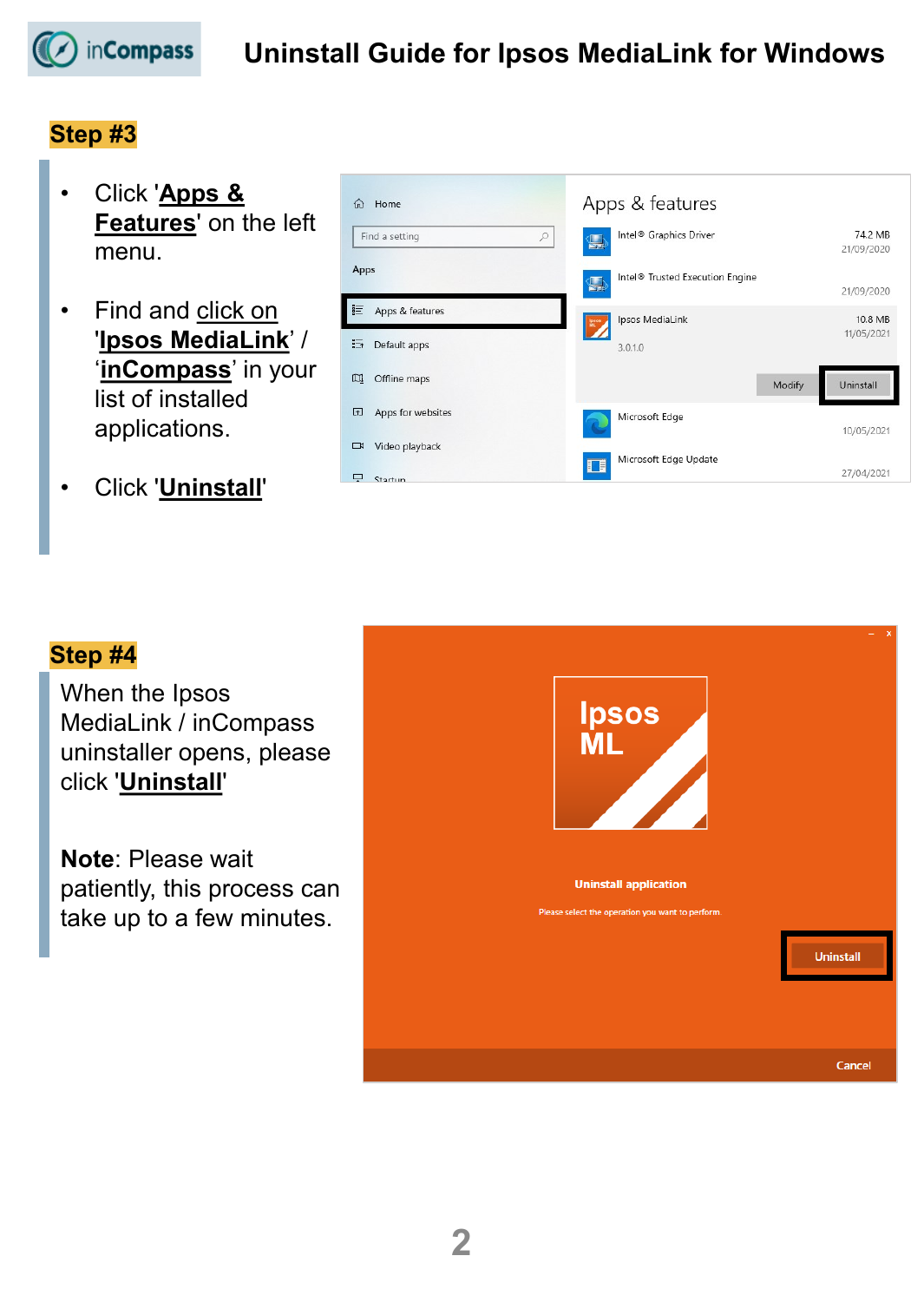

# **Uninstall Guide for Ipsos MediaLink for Windows**

### **Step #5**

Once the uninstall is complete, click on '**Close**'



Please make sure to remove the extensions manually on your internet browsers using the method below (applicable for Chrome / Firefox / Edge)

#### **For Google Chrome**

Open Google Chrome



- 1. Click on the '**Extensions**' icon on the right of the address bar
- 2. For '**Ipsos MediaLink**' / '**inCompass**', click the '**More actions**' icon
- 3. Click '**Remove from Chrome**'

|                            | Extensions    |                                                 |  |
|----------------------------|---------------|-------------------------------------------------|--|
| <b>Full access</b>         |               |                                                 |  |
|                            |               | These extensions can see and change information |  |
|                            | on this site. |                                                 |  |
| 2<br>Ipsos MediaLink<br>57 |               |                                                 |  |
| 厽                          | Mar           | Ipsos MediaLink                                 |  |
|                            |               | This can read and change site data              |  |
|                            |               | Options                                         |  |
| Remove from Chrome         |               |                                                 |  |
|                            |               | Unpin                                           |  |
|                            |               | Manage Extensions                               |  |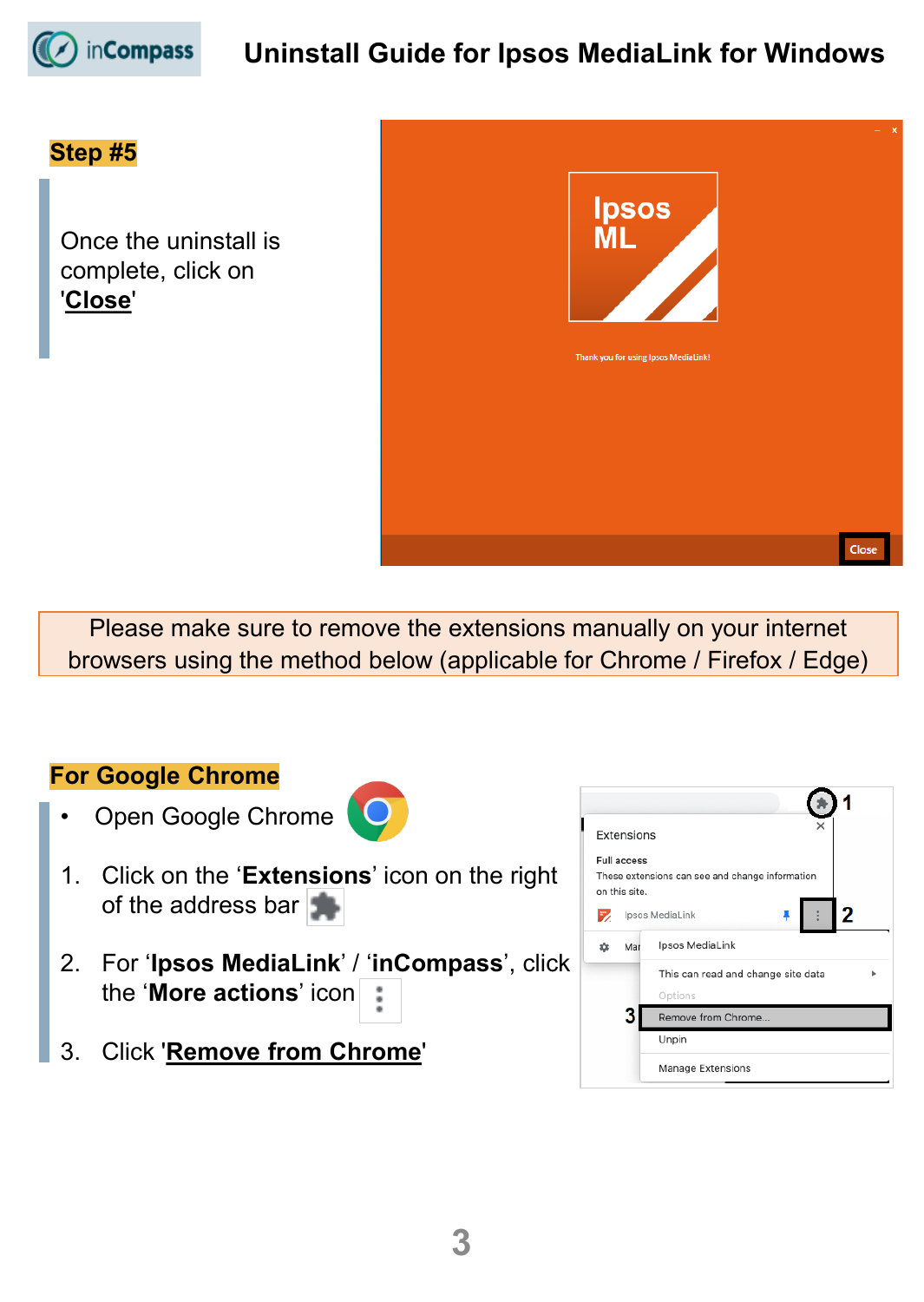

# **Uninstall Guide for Ipsos MediaLink for Windows**

## **For Mozilla Firefox**

- Open Mozilla Firefox
- Click the **MENU** button (right of the address bar)  $\equiv$
- Click '**Add-ons and Themes**'
- On the side menu, click '**Extensions**'
- For '**Ipsos MediaLink**' / '**inCompass**' click the options button ...
- Finally click '**Remove**'

|  |                                  |      | 巾            | x          |
|--|----------------------------------|------|--------------|------------|
|  |                                  |      | IIN EI ©     |            |
|  | Sign in to Firefox               |      |              | >          |
|  | <b>UIL</b> Protections Dashboard |      |              |            |
|  | 日 New Window                     |      |              | $Ctrl + M$ |
|  | <b>CO</b> New Private Window     |      | Ctrl+Shift+P |            |
|  | Restore Previous Session         |      |              |            |
|  | <b>Zoom</b>                      | 100% | +            |            |
|  | Edit                             | X    | Ľħ           | ô          |
|  | II\ Library                      |      |              |            |
|  | -O Logins and Passwords          |      |              |            |
|  | Add-ons and Themes               |      | Ctrl+Shift+A |            |
|  | <b>X</b> Options                 |      |              |            |
|  | Customise Toolbar                |      |              |            |
|  | Open File                        |      |              | $Ctrl + O$ |

|                                          | Find more add-ons             | Search addons.mozilla.org |          |
|------------------------------------------|-------------------------------|---------------------------|----------|
| $\mathbf{\ddot{\times}}$ Recommendations | Manage Your Extensions        |                           | ⋫        |
| $\bullet$ Extensions                     | Enabled                       |                           |          |
| Themes                                   | <b>Ipsos MediaLink</b>        |                           | $\cdots$ |
| Plugins                                  | $\mathbb{R}^n$                |                           |          |
|                                          |                               |                           | A Report |
|                                          | <b>Recommended Extensions</b> |                           | Manage   |
|                                          |                               |                           |          |